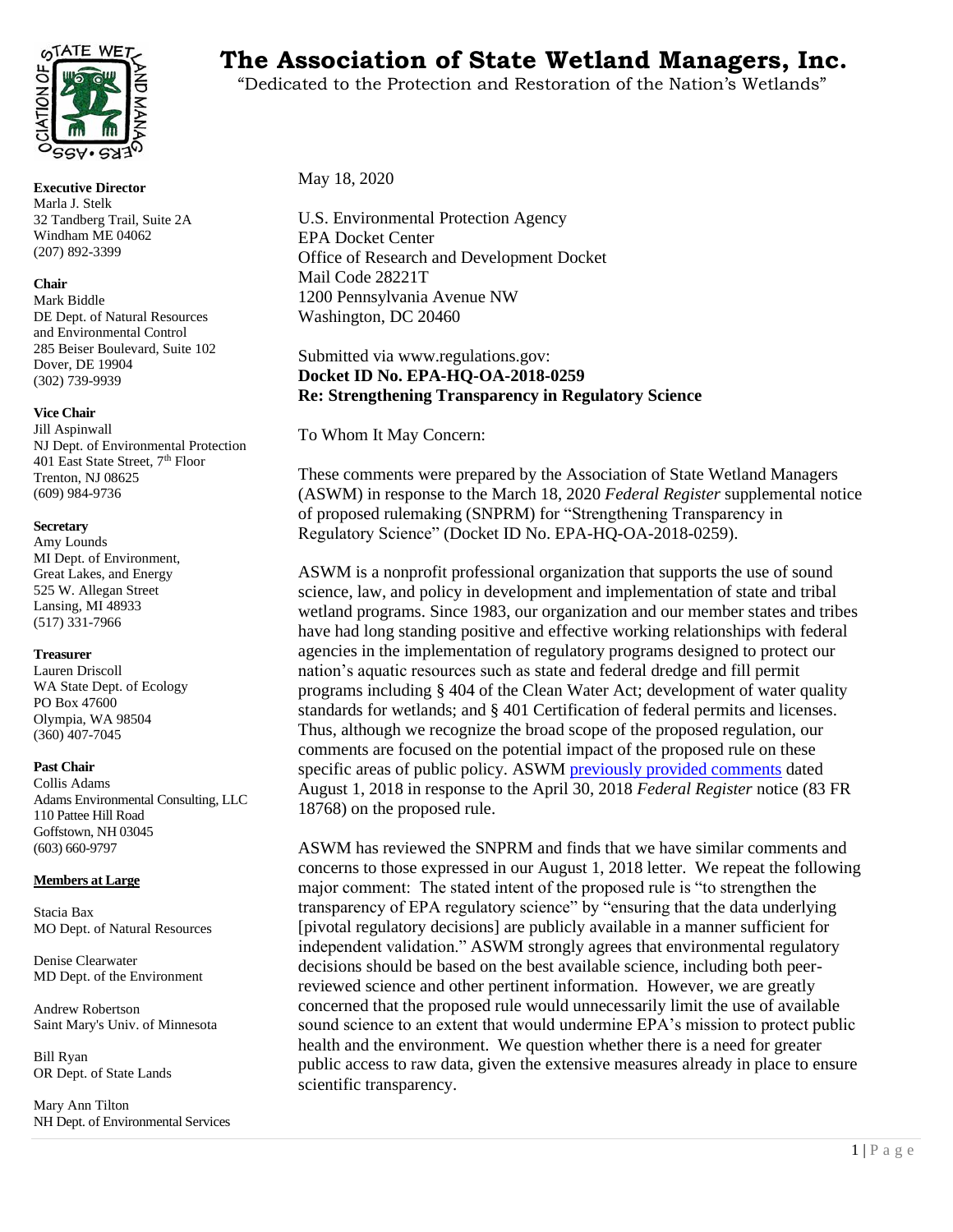# **Applicability to States and State Authorized or Delegated Programs.**

Although the proposed rule says it applies to EPA actions, it is unclear whether the rule applies to State programs that are authorized or delegated by EPA. We recognize that the SNPRM states that "this SNPRM does not regulate any entity outside the Federal Government." However, this is not stated in the regulatory language. Nor is it clear that the rule doesn't apply to state programs that are authorized or delegated by EPA. We suggest that § 30.1 be revised to say that the rule only applies to direct EPA actions, not those delegated nor authorized through another entity.

# **Need for the proposed rule.**

We previously suggested that EPA provide documentation of the inability of the public to review important data, and the resulting environmental impact. We also requested examples of how additional review by the public could improve the regulatory process without adding an unacceptable cost or delay, and/or excluding information essential to the validity of decision making. This information was not included in the April 30, 2018 proposed rulemaking nor the March 18, 2020 SNPRM.

Existing published literature often plays a role in decision making and predicts environmental and economic impacts. Scientific journals typically have a peer review system in place to evaluate the soundness of the research submitted for publication; many also provide a discussion forum where other researchers can provide their own similar or confounding results. Together, peer review and discussion provide a well-tested mechanism for ensuring the soundness of science. It is unclear when and why use of this type of information would require more transparency, as methods of data collection and analysis are clearly described to inform the results and conclusions.

## **Applicability to Wetland Management**

The revised proposal has clarified that the rule, if adopted in its current scope, would apply to actions beyond dose-response data. We believe that typical uses of wetland data do not neatly fit the requirements and extent of additional validation in this rule for numerous reasons:

- Wetland data is frequently collected according to peer-reviewed procedures approved by EPA through State Wetland Program Development Grants and 106 programs.
- While not unique to the topic of wetlands, states and tribes typically have limited independent resources for wetland data collection and rely on peer-reviewed publications for science applicable to their management concern.
- Wetland data, when published in peer-reviewed journals, doctoral dissertations or masters' theses represent very specific situations and often limited geographic areas making independent validation difficult to conduct or inappropriate for informing managers in other areas or for similar, but related water resources. Some data are collected on private land and the landowner(s) may not allow others to access these sites.
- More current data is often unavailable. However, many older, but still critical data and analyses remain useful in making technical and scientific assessments that can guide management decisions.
- Formal literature reviews which achieve the rigor of research best practices and peer review should be included in available science used by EPA when used in concert with the data from the original studies. The in-depth comparative analysis of a formal literature review can add insights from the body of science about a specific topic.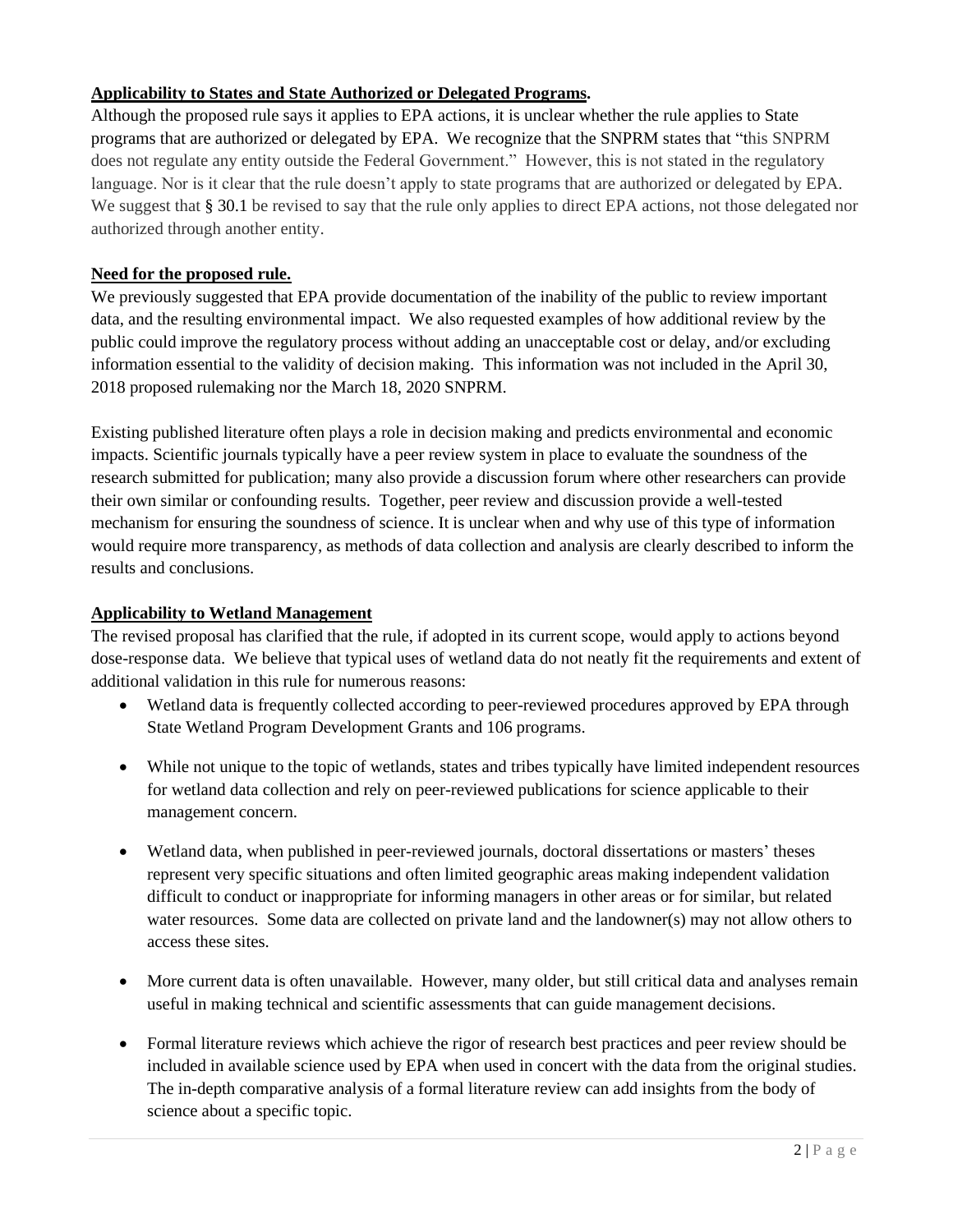• Wetland management is highly influenced by stream management. Stream management often relies on use of engineering models, which typically are in the public domain for use by applicants for regulated activities.

ASWM believes and recommends that the existing protocols provide adequate transparency and should be retained as meeting the intent of the proposed rule.

## **Consistent treatment of data regardless of source.**

ASWM notes that the proposed rule applies to the transparency of data used by federal agencies in significant regulatory decisions and release of influential scientific information. We recommend that the rule make it clear that federal agencies apply the same stringent standards for transparency and quality of data to all information used in decision-making regardless of its source, whether provided by public agencies, the academic community, regulated entities or other sources. Moreover, we believe that scientific transparency would be increased by requiring information regarding the entity providing financial support for the related research. Funding by federal agencies and many foundations are typically identified in research reports, but corporate and other private funders may not be.

# **Expansion of Rule to Data Used in Influential Scientific Information**

ASWM has significant concerns about this expansion. It is very unclear how "influential scientific information," defined as "scientific information the agency reasonably can determine will have or does have a clear and substantial impact on important public policies or private sector decisions" will be used differently than has already been done by EPA in the past consistent with the OMB guidance on peer reviews and the Data Quality Act. It is also unclear how EPA will make the decision on whether something is "influential scientific information" and what the detailed criteria would be for that evaluation. We suggest that the final rule make this clear.

ASWM supports the use of numerous types and sources of data and information in decision-making and dissemination of information to the general public and stakeholders. Use of the broadest possible range of information increases the validity and accuracy of decisions and should not be limited by overly burdensome requirements as described by the proposed rule. The public and stakeholders may have unique experiences allowing them to make decisions on how the information may be applied to their own actions.

# **Burden on Individual Permit Decisions**

If the rule is to be read that individual permits are exempt from consideration, then ASWM does not have a comment on this language. ASWM believes that the statement in Section §30.5 "except where explicitly stated otherwise that provisions of this subpart do not apply to any other type of agency action, including individual party adjudications, enforcement activities or permit proceedings" should be interpreted to mean that that individual permits are not covered by this rule. However, ASWM would have significant concerns about the impact of this change in language on states and tribes, should it include individual permits.

Many times, individual permits can be required as part of a State Corps General permit with protected species, large scale projects, or other public interest factors. For example, in New Hampshire, U.S. Army Corps individual permits may be required for impacts of 1 acre or more and are required for 3 acre impacts or more. The discretion to require an individual permit is left to the federal resource agencies (EPA, USFWS, ACOE) through the state general permit process.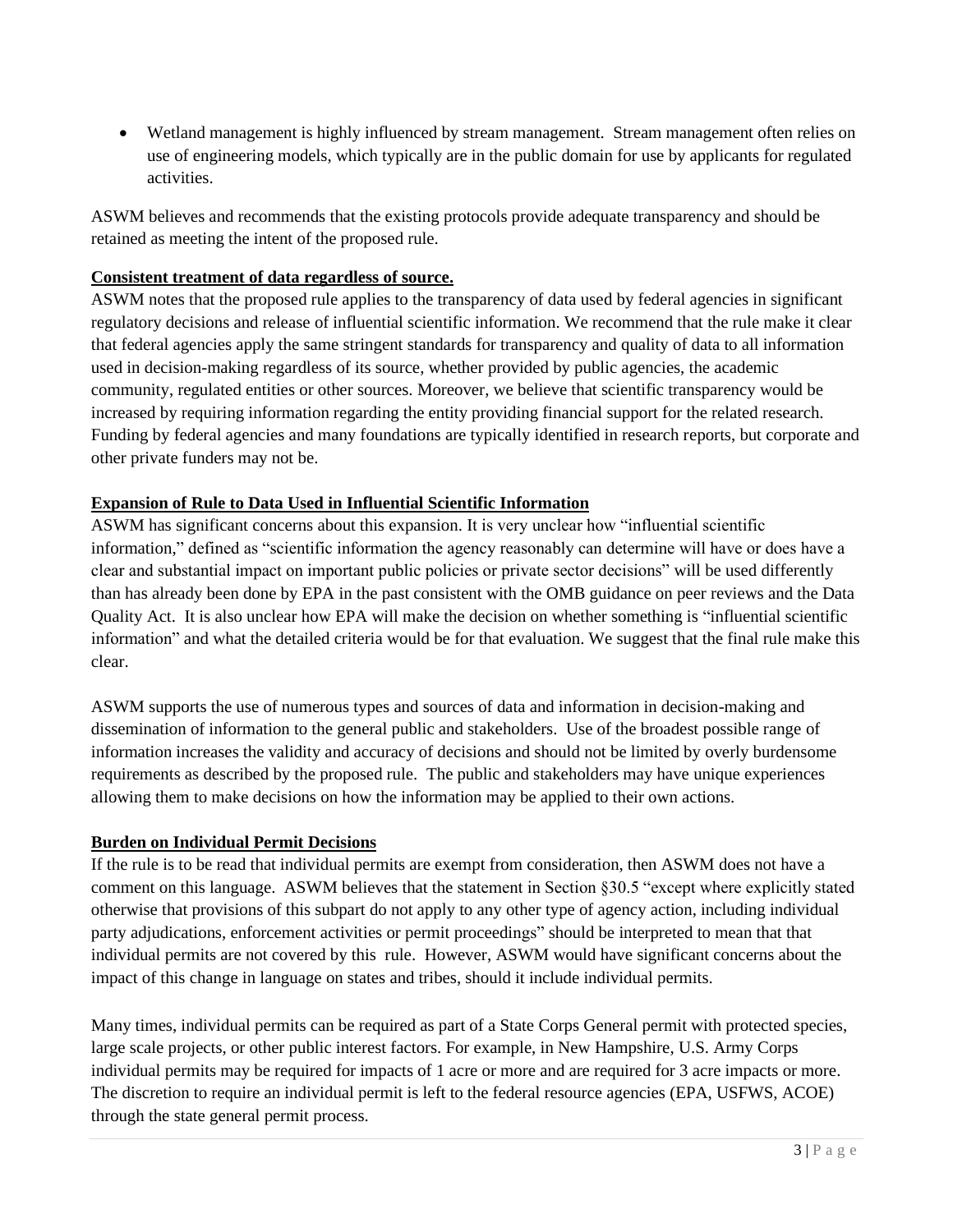States are committed to efficient and effective wetland regulatory programs and most actions reviewed are authorized in a prompt manner with limited adverse impact. However, there are novel actions which rely on obtaining additional data, either collected or interpreted in the field. States must make use of what is deemed the most appropriate information for decision making. For either federal agencies making wetland regulatory decisions, or states making these decisions on behalf of federal agencies, there are adequate appeal processes and public involvement steps in place for challenging the validity of an agency's decision without adding the additional steps and criteria in the proposed rule.

# **§ 30.5 What requirements apply to EPA's use of data and models underlying pivotal regulatory science and pivotal science?**

ASWM interprets this section as describing how EPA will handle studies when data and models underlying science that is pivotal EPA's significant regulatory decisions and influential science information. We understand the two options to be: 1) use pivotal regulatory science or pivotal science only if data and models are available for independent validation; or 2) give greater consideration to studies with data available for independent validation or reanalysis, but allowing for tiered emphasis based on the extent of available data, if able to mitigate privacy risks.

SUGGESTION: Again, if the rule can be interpreted to mean that individual permits are considered significant regulatory actions under the rule, re-analysis or independent validation of data associated with a permit could represent a burden on state agencies with regulatory programs implementing § 401 or an assumed § 404 program**.** Agencies should employ a modified approach allowing for use of studies where information is not available. Older studies may still provide useful information and should not be penalized by limiting their use simply because they are older.

## **Should the proposed rule apply retroactively to data collected prior to the effective date of the rule?**

It is difficult to envision how the proposed rule could be applied retroactively to the science developed through long term experience in the implementation of various regulations and standards. Exclusion of research that was accepted as scientifically valid in the past could only result in the need to duplicate such research, adding needless cost and delay to the process of decision making. Furthermore, there are already EPA mechanisms for revising regulations and standards based on new data and analyses. For these reasons, ASWM objects to this concept.

Current regulations under the CWA have evolved over decades, supported by extensive peer reviewed science and other data collected by federal agencies, state and local agencies, academic institutions, stakeholders, and the general public. Supporting data includes the results of long-term monitoring of the impact and effectiveness of previous regulations, thereby supporting adaptive management and adjustments needed to address those impacts. Reports of such studies are readily available.

# **Requests comment on how much consideration should be given to studies when there is limited or no access to underlying data or models.**

SUGGESTION: ASWM suggests that EPA accept approved theses/dissertations from accredited colleges/universities; published peer reviewed articles; other studies conducted according to federal/state/local QA/QC, as well as citizen science if data were collected with approved QA/QC. All these sources of information follow established quality review processes, which impacts credibility to results.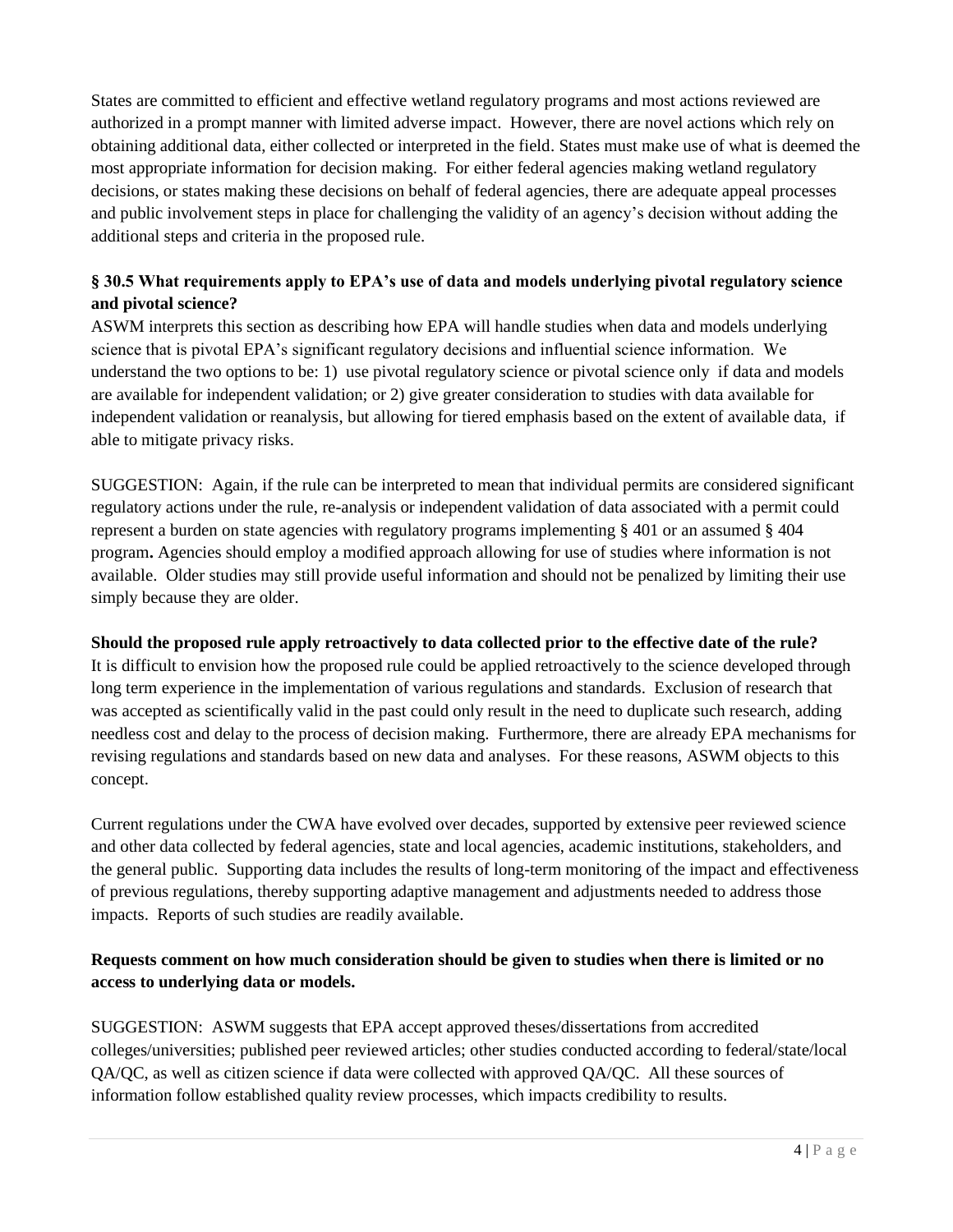## **Requests comment on how to ensure that more data is available over time to ensure independent validation, while preventing unauthorized disclosure and identification.**

SUGGESTION: Access to information can be limited by for-profit publications requiring payment to view full peer-reviewed articles. All work funded in part by the federal government should allow free full access to published articles. Offer incentives and support to researchers to increase access to data.

### **Requests comment on factors other than age that are a technological barrier.**

SUGGESTION: Data from articles in journals published outside the United States may be considered a technological barrier.

### **Definitions**.

ASWM has suggestions for improving the definitions:

• Data means the set of recorded factual material commonly accepted in the scientific community as necessary to validate research findings in which obvious errors, such as keystroke or coding errors, have been removed and that is capable of being analyzed by either the original researcher or an independent party.

SUGGESTION: This limits data to that which can be analyzed by a third party, but due to tiering and exemptions, some of this is not practically done. This would seem to exclude information from the "data" definition. Suggest revising definition to: *Data means the set of recorded factual material with supporting QA/QC information commonly accepted in the scientific community as necessary to validate research findings in which obvious errors, such as keystroke or coding errors, have been removed.*

• Independent validation means the reanalysis of study data by subject matter experts who have not contributed to the development of the study to demonstrate that the same analytic results reported in the study are capable of being substantially reproduced.

SUGGESTION: This should not be limited to same data. Methods and models may need to be validated and applicability to other physical sites.

• Reanalyze means to analyze exactly the same data to see if the same result emerges from the analysis by using the same or different statistical software, models, and statistical methodologies that were originally used to analyze the data, as well as to assess potential analytical errors and variability in the underlying assumptions of the original analysis.

SUGGESTION: ASWM recommends developing different terms for analyzing the exact same data and method vs. different method or model for analysis. In particular, models can be biased toward certain outcomes. ASWM recommends measures be in place to prevent rejection or acceptance of results due to bias in analysis.

SUGGESTION: The proposed rule should consider alternative sites, or methods, rather than the same data. These can also be corroborative findings or show limitations or expansion of using results. This is particularly for field studies in wetlands and waters, where regional site characteristics may provide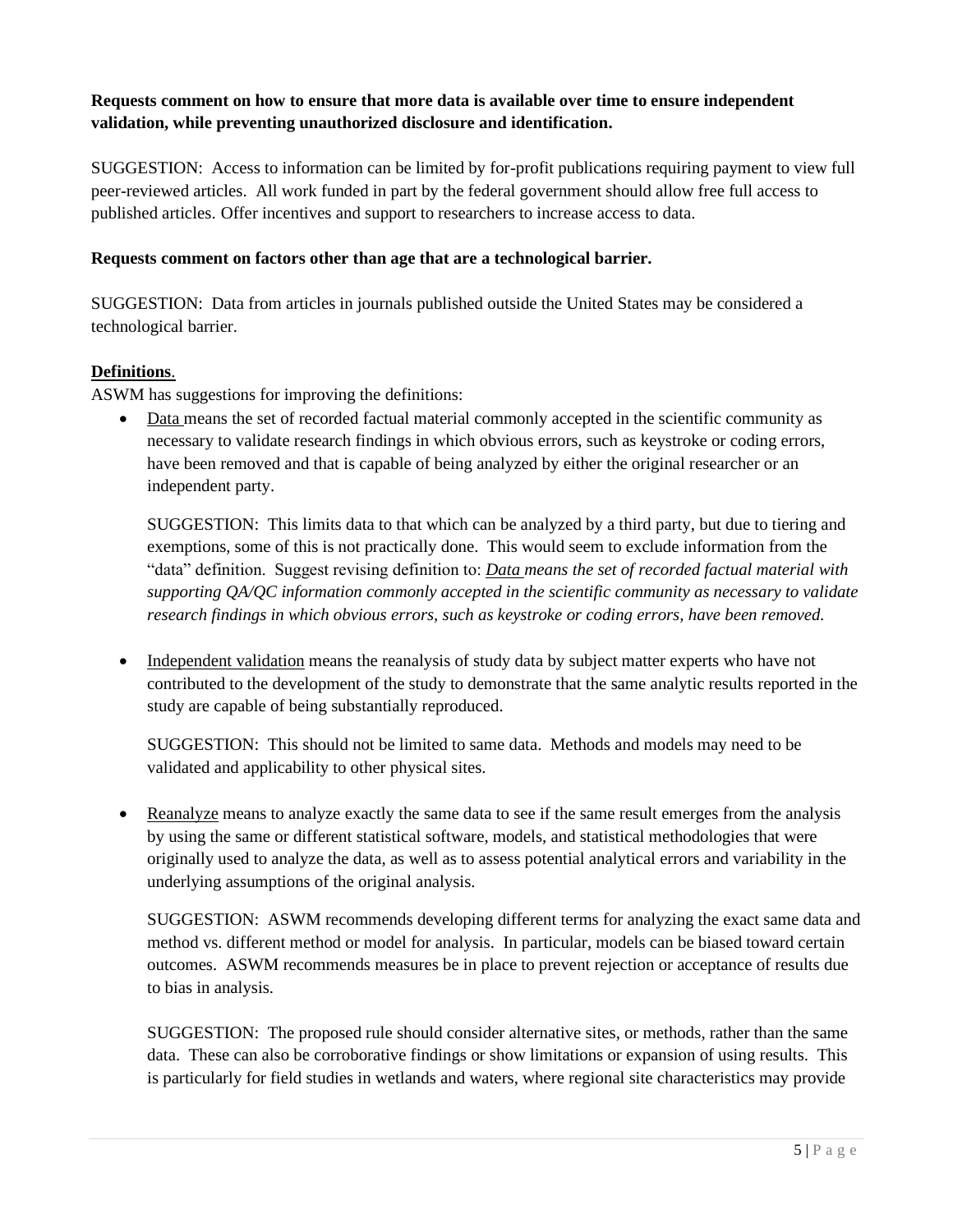differing results. Reasons for the difference can be further explored, but some results may be more applicable for certain uses or areas than others and should be considered.

SUGGESTION: Peer-reviewed formal literature reviews, which synthesize and conduct comparative analysis on relevant studies should continue to be considered in concert with review of the specific studies included in the literature review, as these literature reviews can provide valuable insights around the body of literature on a topic.

## **§ 30.6 What additional requirements pertain to the use of data and models underlying pivotal science or pivotal regulatory science?**

ASWM supports EPA's intent to 1) describe and document any assumptions and methods used and describe variability and uncertainty; 2) evaluate the appropriateness of using default assumptions on a case-by-case basis 3) clearly explain the scientific basis for critical assumptions used in the analysis that drove the analytical results and subsequent decisions and analyses showing the sensitivity of the modeled results to alternative assumptions. We are less certain about how EPA would "give explicit consideration to high quality studies, including but not limited to those that explore: A broad class of parametric dose-response or concentrationresponse models; a robust set of potential confounding variables; nonparametric models that incorporate fewer assumptions; various threshold models across the dose or exposure range; and models that investigate factors that might account for spatial heterogeneity."

ASWM notes that the examples given in the above paragraph are more suited to dose-response models and not the data typically used by wetland managers. Wetland data is mostly obtained from field rather than laboratory analyses, (e.g. plant species occurrence and distribution, and surface and groundwater levels and movement) though results from laboratory analysis may be used if the results are found useful by wetland managers. Additional complications stem from evaluating results in different wetland types and regional responses based on factors such as local climate and geology. Wetland managers rely on the expertise in the literature and their own expertise in determining whether or not their data or other reports yield usable information with implications for wetland management.

## **§ 30.7 What role does independent peer review have in this section?**

The proposed rule states **"**EPA shall conduct independent peer review on all pivotal regulatory science used to justify significant regulatory decisions and on all pivotal science underlying influential scientific information, consistent with the requirements of the OMB Final Information Quality Bulletin for Peer Review and the exemptions described therein."

SUGGESTION: Independent peer review would be impractical for some specific wetland data. Much of the data used to influence wetland management and regulatory decisions has undergone some sort of peer review through a journal or university committee, or was collected with approved quality control plans, often already approved by EPA. Thus, independent peer review of wetland-related data is not necessary for all wetland data as current procedures and practices are sufficient. After EPA conducts an independent peer review to justify significant regulatory decisions, ASWM recommends that EPA provide written justification of its findings.

## **§ 30.9 May the EPA Administrator grant exemptions to this part?**

The proposed rule states "The Administrator may grant an exemption to this part on a case-by case basis if he or she determines that compliance is impracticable because technological barriers render sharing of the data or models infeasible, the development of the data or model was completed or updated before [EFFECTIVE DATE